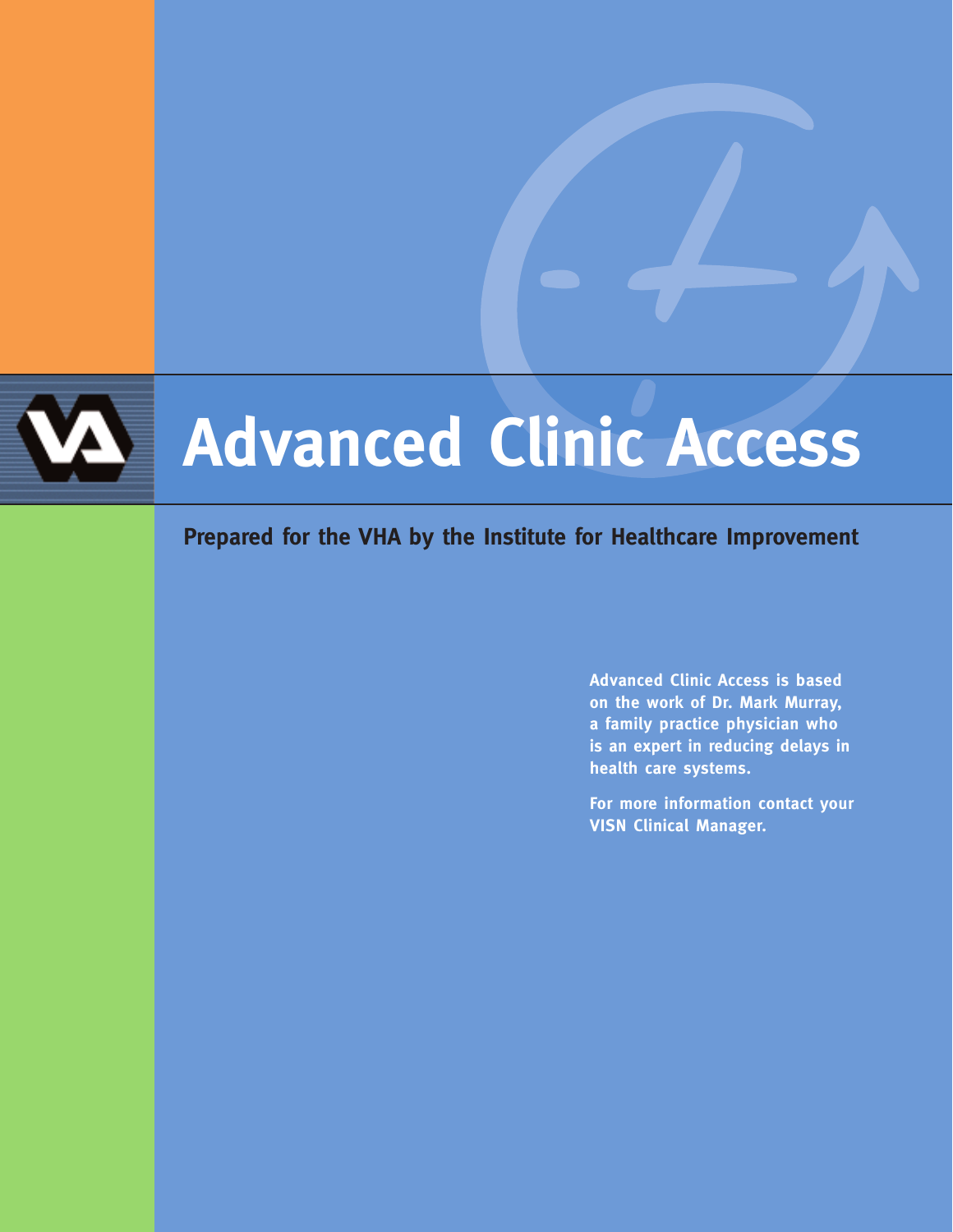



## **Introduction**

**An access problem is a delay problem. The goal of the VHA's Advanced Clinic Access Initiative is to build a system in which patients have the opportunity to see their own providers when they choose.**

In order to do this, each clinic must manage its total resources (supply) to provide care. When the resources are managed well, this creates openness or space in the clinic (capacity). In an optimal system of "advanced clinic access," an organization provides enough openness or space in the clinic (capacity) for health services to meet the demand of its patient population at the time the demand occurs.

This is a fundamental shift from the past. Traditionally, health care organizations have viewed the demand for health care as insatiable. Therefore, the typical approach to access was predicated on the false belief that barriers needed to be constructed in order not to be overwhelmed by patient demand. Improving access therefore entailed complex scheduling systems, a wide variety of appointment types and lengths, long waits to see providers, the transfer of demand to other areas of the health care system such as urgent care or the emergency department, and elaborate triage systems that attempted to distinguish patients who could wait for care from those who could not.

#### **Advanced Clinic Access**

In contrast to traditional methods of dealing with access, Advanced Clinic Access seeks not to control the daily patient demand for care, but rather to predict it and respond to it. This model is based on the principle that when supply and demand are in balance (or equilibrium) there is no need for waits in the system. In traditional systems, demand is divided into urgent and routine. This division creates a delay by creating separate lines (or queues) for different types of patients. Removing the queues removes the delay. An Advanced Clinic Access system is designed to eliminate waiting times.

There are three strategies for building a sustainable system for Advanced Clinic Access:

#### **SHAPE DEMAND**

Improving access is all about increasing the ability of the system to predict and absorb demand (patients' requests for care). Reducing the amount of demand makes it easier for the system to absorb current or future levels of demand.

#### **MATCH SUPPLY AND DEMAND**

A clinic with Advanced Clinic Access is one where supply and demand are in equilibrium. If the demand is greater than supply, there is a delay in providing care. If the supply is greater than demand, then resources are being wasted. When supply and demand are matched, there is no delay in providing care.

#### **REDESIGN THE SYSTEM TO INCREASE SUPPLY**

One way to increase a clinic's ability to absorb more demand is to make the clinic more efficient. If an appointment now takes 45 minutes, but can be redesigned to take 20 minutes, then more patients can be seen on a given day. This doesn't necessarily mean working faster, but working smarter. It doesn't mean less time with patients; it means more quality time with patients.

Although the strategies are not arranged in a sequential order, most clinics find it useful to (1) know the extent of access delays, (2) begin working down the backlog of appointments, and (3) match supply and demand by reducing or shaping demand and redesigning the system to increase supply.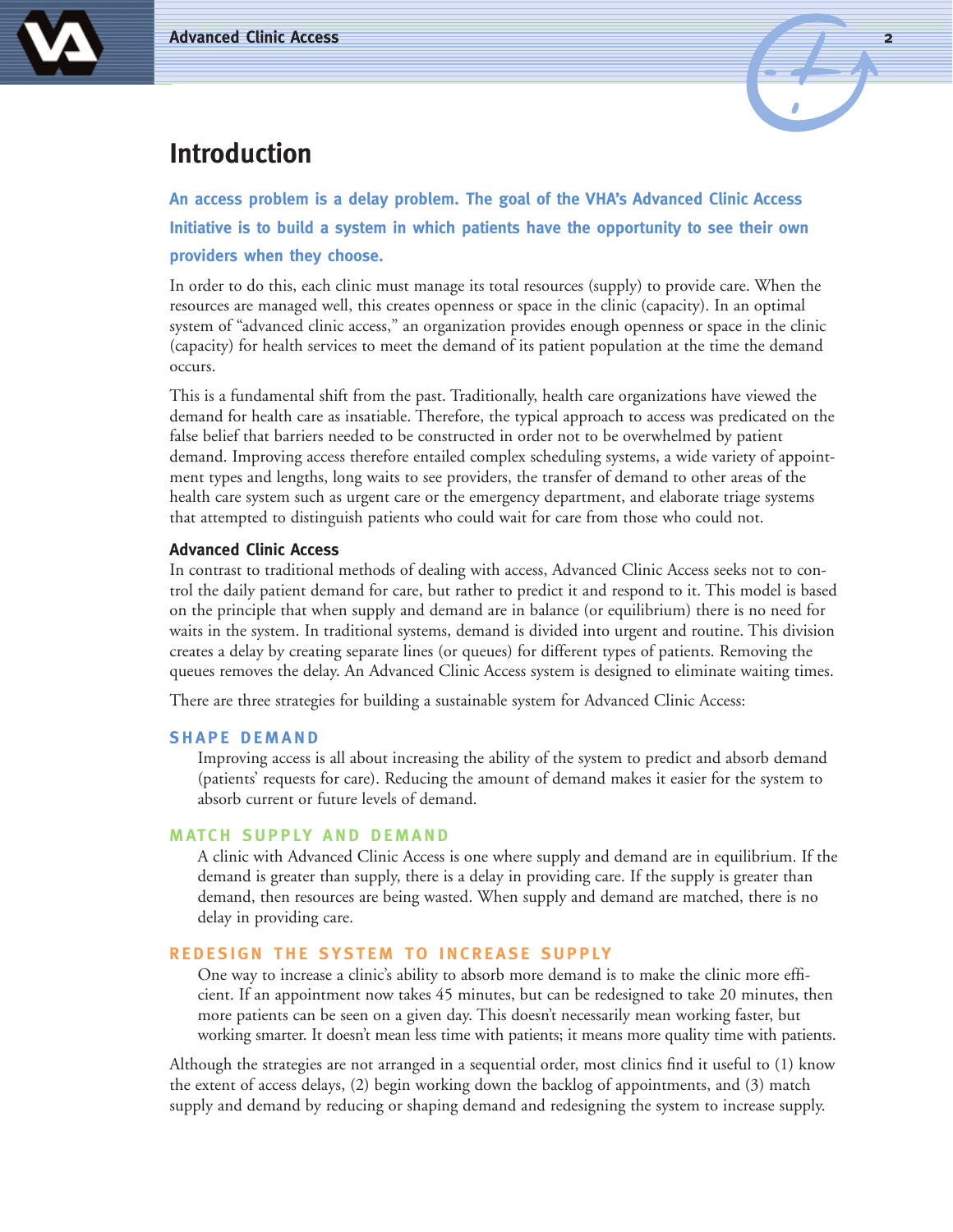



## **Change Concepts for Advanced Clinic Access**

#### **SHAPE DEMAND**

#### **1. Work Down the Backlog**

- ➤ Gain immediate capacity.
- ➤ Temporarily add appointment slots.

#### **2. Reduce demand**

- 
- 
- 
- 

#### **MATCH SUPPLY AND DEMAND**

#### **3. Understand Supply and Demand**

**PRIMARY CARE SPECIALTY CARE** 

- ► Know your demand. ► Know your demand.
- ► Know your supply. ★ Know your supply.
- 
- ▶ Make panel size equitable based on clinical FTE. ▶ Establish input equity for specialty clinics.

#### **4. Reduce Appointment types**

- ➤ Use only a small number of appointment types.
- ➤ Standardize appointment lengths.

#### **5. Plan for Contingencies**

- ➤ Manage demand variation proactively.
- ➤ Develop flexible, multi-skilled staff.
- ▶ Anticipate unusual but expected events.

#### **REDESIGN THE SYSTEM TO INCREASE SUPPLY**

#### **6. Manage the Constraint**

- ➤ Identify the constraint.
- ➤ Drive unnecessary work away from the constraint.

#### **7. Optimize the Care Team**

- ► Ensure all roles in practice are maximized to meet patient needs.
- ▶ Use standard protocols to optimize use of other providers.
- ▶ Separate responsibilities for phone triage, patient flow, and paper flow.

#### **8. Synchronize Patient, Provider, and Information**

- ➤ Start the first AM and PM appointment on time.
- ➤ Do patient registration by phone when confirming the patient appointment.
- ➤ Check the chart to make sure it is complete, accurate, and present for the appointment.
- ▶ Use health prompts to anticipate full potential of today's need.
- ➤ Make sure that rooming criteria include having the patient ready.

#### **9. Predict and Anticipate Patient Needs at Time of Appointment**

- ▶ Use regular "huddles" to anticipate and plan for contingencies.
- ➤ Communicate among care delivery team throughout the day.

#### **10. Optimize Rooms and Equipment**

- ► Use open rooming to maximize flexibility.
- ▶ Standardize supplies in exam rooms and keep them stocked at all times.

#### **PRIMARY CARE SPECIALTY CARE**

- ► Maximize activity at appointments. ► ► Build service agreements between primary and specialty care.
- ► Extend intervals for return appointments. ► Extend intervals for return appointments.
- ► Create alternatives to traditional face-to-face ► Reduce demand for physician visits by optimizing team roles.
	- ➤ interactions ➤ Discharge patients to primary care from specialty care.
- ► Optimize patient involvement in care. <br>► Create alternatives to traditional face-to-face interactions.

- 
- 
- ► Consider doing today's work today. ► △ Consider doing today's work today.
	-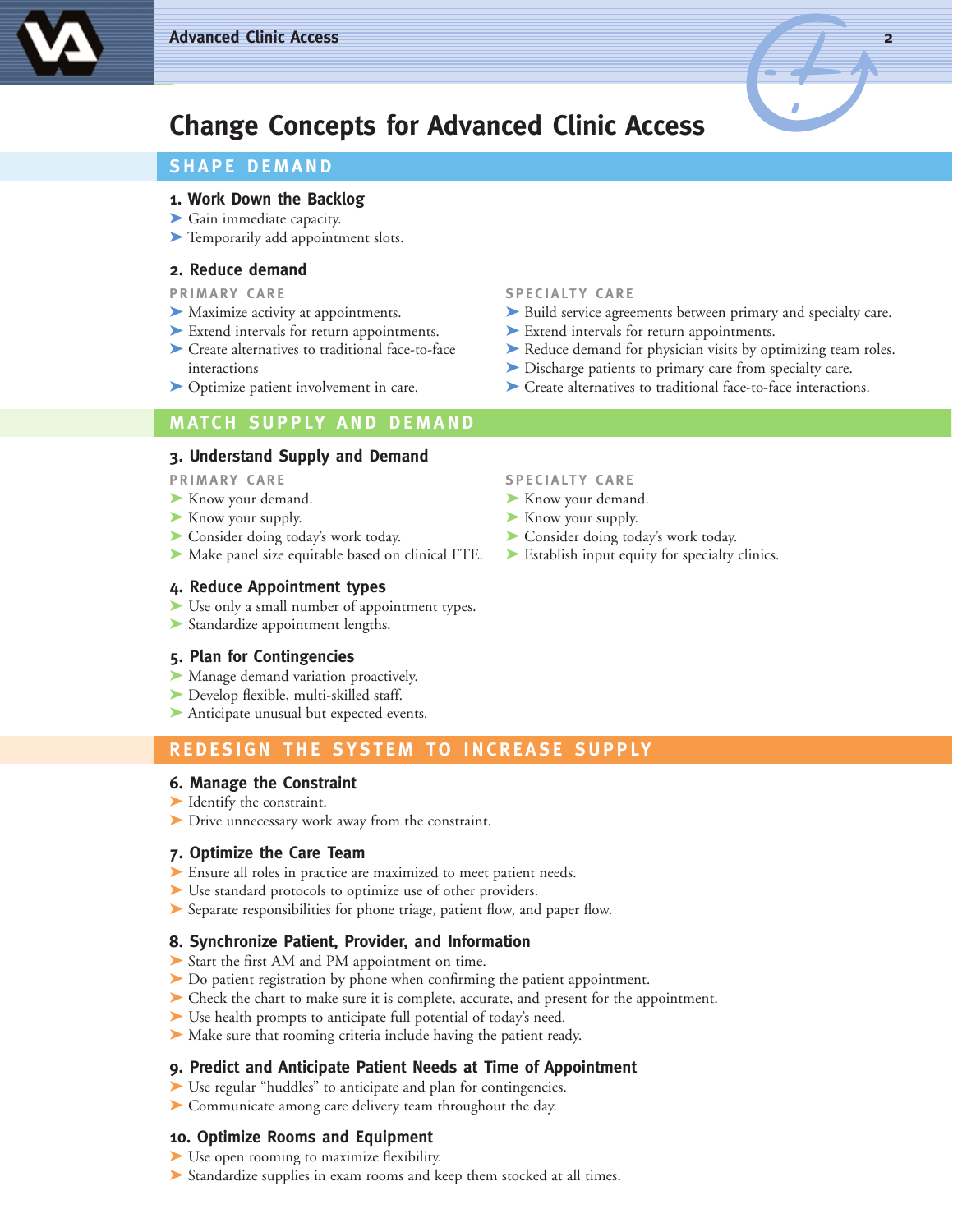## **1. Work Down the Backlog**

"Backlog" consists of all of the appointments that are on the future schedule for a particular clinic. These appointments represent work from previous days that has been put off into the future. This backlog of appointments clogs clinic schedules, taking up slots that could be used for patients requesting appointments with their providers. A clinic cannot successfully improve access without working down the backlog.

It is sometimes useful to think of backlog as a reservoir of unmet demand. Water comes into the reservoir (patient demand), and water goes out of the reservoir (services provided). If water comes in at the same rate as it goes out, then the level of water in the reservoir remains constant. If somehow the reservoir could be drained, then the water would flow smoothly with no need for a reservoir. Working down the backlog is like draining the clinic's reservoir of built-up demand. Once the reservoir of appointments has been reduced, there will be no delay in access as long as demand and supply are in balance.

Not all appointments on the future schedule are the same. "Good" backlog consists of appointments in the future that need to be there, including:

- Provider discretionary return appointments
- Patient choice (patients call in today, but want to come in tomorrow)
- Automatic appointments at certain intervals to manage specific types of patients

"Bad" backlog consists of appointments for anyone who was deflected into the future who could have been seen today. Avoid bad backlog; it fills appointment slots in the future that could be used to meet patient demand each day.

### ➤ **Gain immediate capacity.**

Review the patients who have future appointments to see if there are other ways to meet their needs. Physicians can ask the following questions about patients already on their schedules:

- There's a patient on my schedule next month that I am seeing today. Can I take care of that patient's needs today so that they won't need next month's appointment? I could then schedule them (if necessary) for a new appointment in three months.
- Is there someone on my schedule who I can cancel, take care of with a phone call, handle in a different way by compressing multiple follow-ups into one, or have someone else on the care team contact?
- Does this patient really need an appointment? (This is someone who's coming in for a medicine refill. This is someone I just saw last week. This is someone who's in the hospital. This is someone who is really not my patient, etc.) These patients' needs could be handled in ways other than a scheduled appointment.

### ➤ **Temporarily add appointment slots.**

Preventing new backlog (not putting today's work off into the future) involves both reducing future demand and gaining capacity in the system. Clinics can prevent future backlog by temporarily adding appointment slots to the schedule, e.g., by adding weekend or evening appointments or extra appointments during the day. Sometimes additional staff are needed on a temporary basis to reduce the backlog and prevent future backlog from being created. Gaining capacity allows the clinic to do more of today's work today, thereby reducing the amount of work that is being put off into the future and preventing new backlog from being created.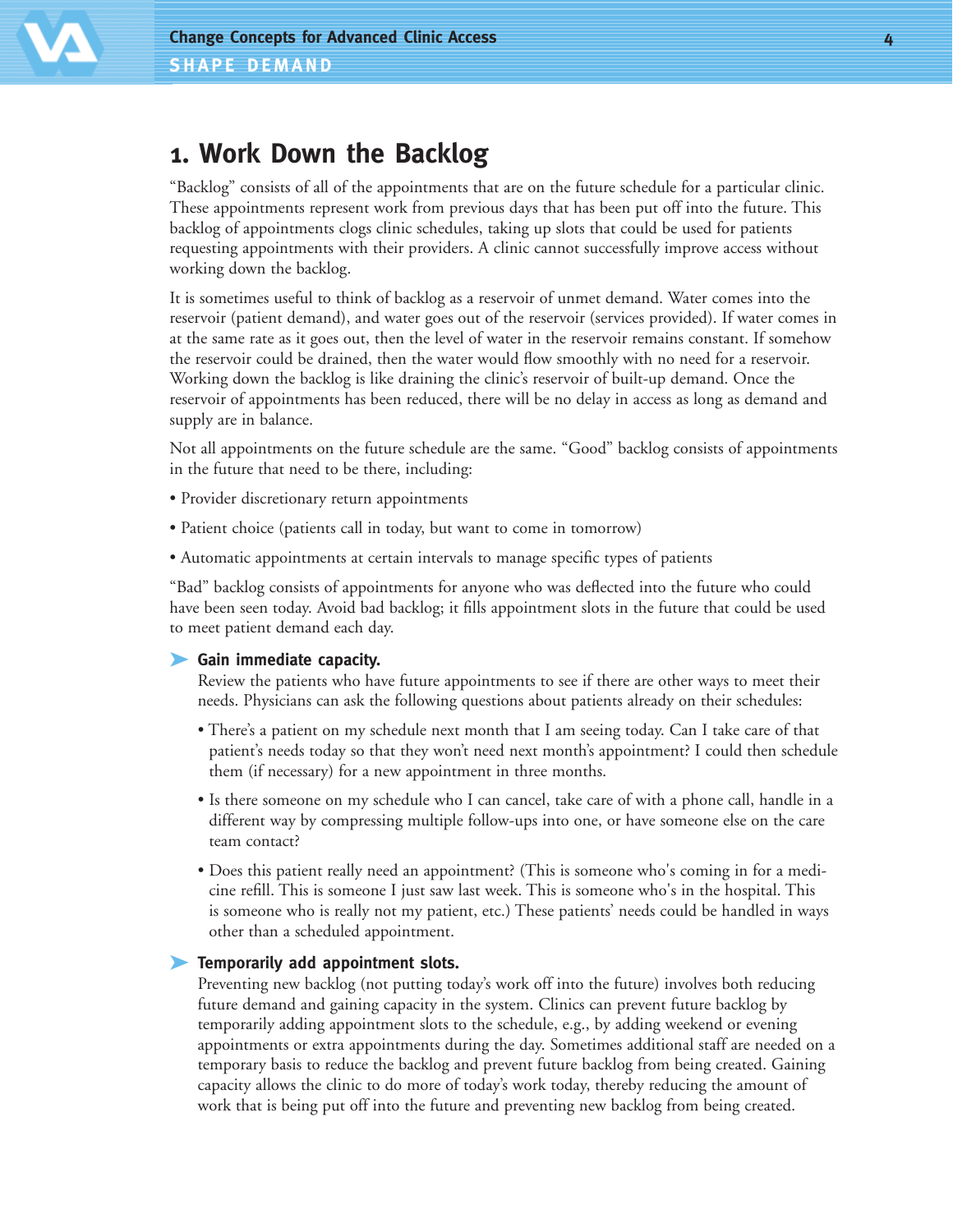

## **2. Reduce Demand**

Improving access is all about increasing the ability of the system to predict and absorb demand (patients' requests for care). Reducing the amount of demand makes it easier for the system to absorb current or future levels of demand.

One of the key ways a health care system can improve access is by reducing unnecessary demand for various services so that those needing a particular service can receive it in a timely way. Although the general concepts for reducing demand apply to both primary care and specialty clinics, some of the specific changes apply to one rather than the other or are applied in different ways.

**PRIMARY CARE**

#### ➤ **Maximize activity at each appointment.**

This is often called "max-packing." It means doing as much for patients while they are in the office for any given visit, in order to reduce future work (in many cases, eliminating the need for extra appointments). Some ways to do this include the following:

- Look for anyone who is on the schedule today who has also booked an appointment in the future, and take care of his or her future needs during today's visit.
- Use a checklist of preventive care to anticipate a patient's future needs, and take care of those needs today whenever possible.

#### ➤ **Extend intervals for return appointments.**

The interval for a return appointment depends on the patient's needs and the discretion of the provider. Physicians should consider what is really necessary for the management of the patient, rather than "the usual" return visit interval. When medically appropriate, extending intervals for return appointments adds capacity to the system because fewer future appointment slots are filled.

Some immediate steps that a physician can take to reduce return intervals include:

- Eliminate automatic return visits at standard intervals (e.g., all patients are told to come back in one month).
- For patients who may need a follow-up appointment, develop a system to check with the patient two weeks prior to when the follow-up appointment would have occurred. If the patient's condition warrants a visit, the appointment can be booked at that time. Otherwise, an additional follow-up contact with the patient can be made by phone.
- Create an alternative way for patients to refill medications (e.g., pharmacy clinic) or receive lab results (e.g., nurse calls patients with results).
- Establish cancellation and no-show policies that are fair to patients but that don't generate unnecessary demand (i.e., don't repeatedly make new appointments for patients who cancel or fail to show up for appointments).
- Use telephone contact, initiated either by the clinic or the patient, to check up on patient status in lieu of an appointment.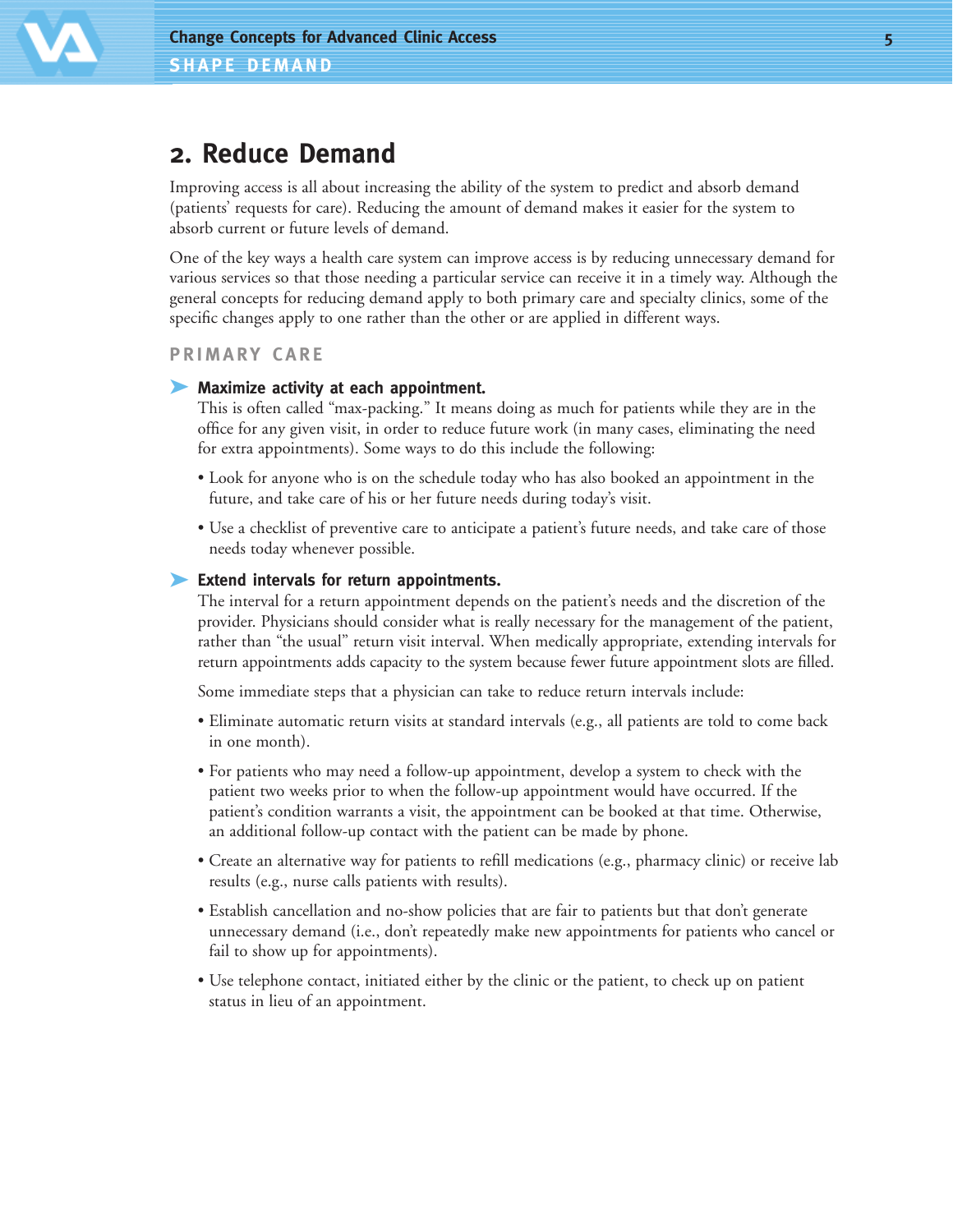

#### ➤ **Create alternatives to traditional face-to-face interactions.**

Several types of interactions between providers and patients can take the place of a traditional one-on-one clinic visit with a physician, including the following:

- Physicians can conduct telephone consults with patients.
- Nurses can staff telephone advice lines.
- E-mail, Tele-medicine, and Internet communication between physicians or nurses and patients can be used to manage patients with chronic conditions such as diabetes, Chronic Obstructive Pulmonary Disease (COPD), and congestive heart failure (CHF).
- Nurse clinics can be used to manage patients with chronic conditions such as hypertension and diabetes, and for certain procedures such as sigmoidoscopies and stress tests. See more detailed discussion of nurse clinics under Optimize the Care Team.
- Group visits, in which several patients meet together with a provider and/or the care team, are an effective method not only for reducing demand but also for providing increased continuity of care and a supportive social network for patients. In a group visit, the physician might meet briefly with the group, but the patient receives all the services of a traditional visit by utilizing other members of the care team. For example, a nurse practitioner might conduct individual patient exams, while the diabetic educator leads a discussion on diet and exercise.

#### ➤ **Optimize patient involvement in care.**

Clinics that promote patient self-management, particularly for chronic diseases, not only reduce unnecessary demand for visits, but also achieve better overall management of the patient's condition. For example, patients with COPD who understand how to manage their medications and what to do in an emergency are less likely to utilize the emergency or urgent care clinic for a preventable exacerbation. They are also less likely to use an office visit for something that they can manage on their own.

#### **SPECIALTY CARE**

#### ➤ **Build service agreements between primary and specialty care.**

Service agreements between primary care physicians and specialists define the list of conditions that should be taken care of in primary care and the process for making a prompt referral to specialty care if needed.

Service agreements benefit both primary care physicians and specialists. Primary care physicians are assured that their patients will be treated promptly by a specialist—either by appointment (ideally within 24 hours, typically within a week) or by an immediate phone consult if more appropriate, while specialists are assured that they will see only those patients who need to be seen by a specialist. Service agreements are not guidelines or referral criteria unilaterally disseminated from specialists to primary care providers; rather, they are built in partnership between primary care and specialty care.

#### ➤ **Extend intervals for return appointments. (See discussion under Primary Care.)**

Among specialists there is often a wider variation in return visit intervals and more personal preference for a particular interval length than in primary care. In spite of these differences, the same general concept applies to specialists as to primary care providers: patients should be given a return appointment when it is needed and at an interval that is clinically meaningful. One way to reduce the variation among providers who see the same types of patients is to share information about their return intervals. This should be done as a way to promote discussion and dialogue, not as a way to impose and standardize arbitrarily.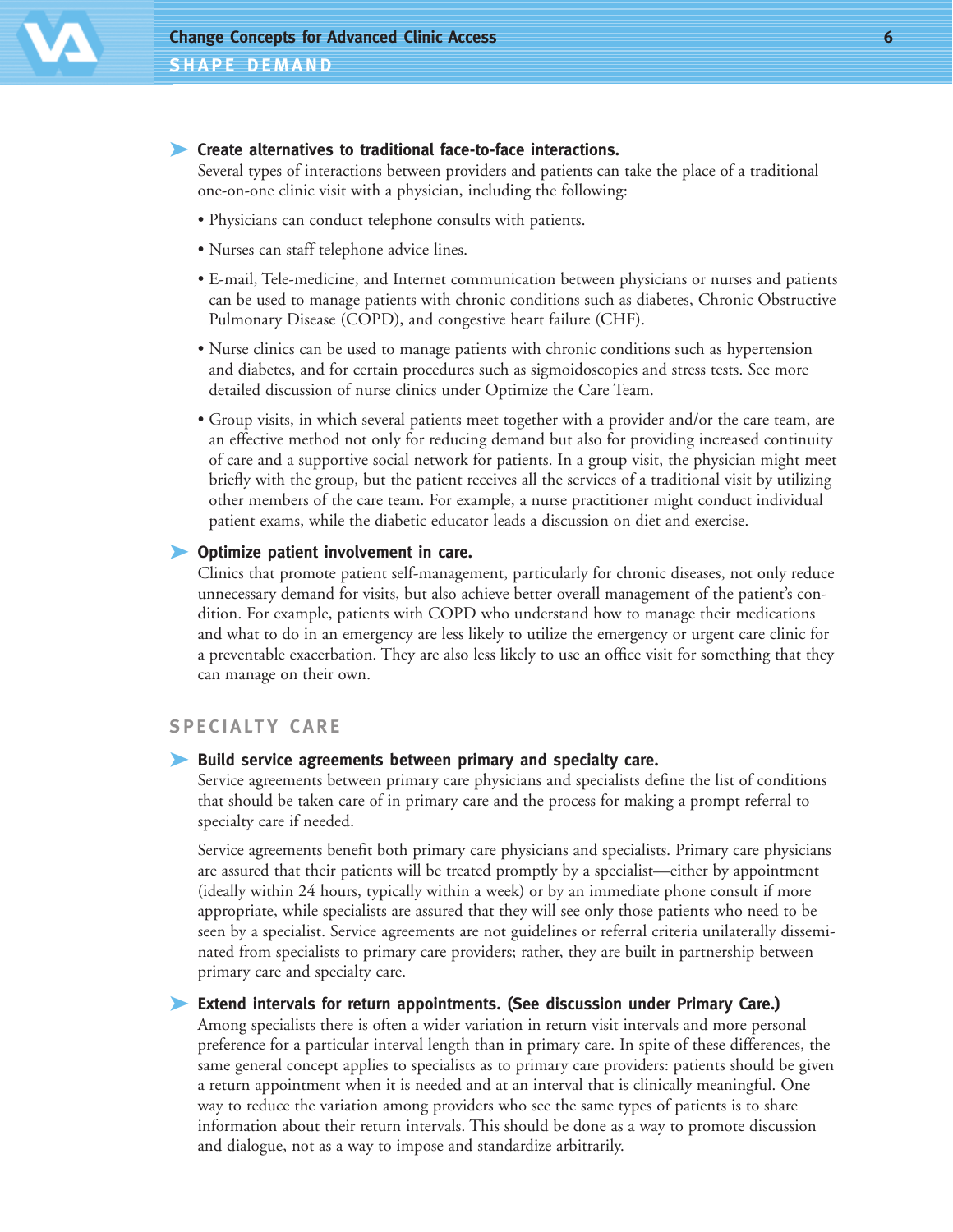#### ➤ **Reduce demand for physician visits by optimizing team roles.**

Particularly in specialty care, non-physician providers can reduce the demand for physician visits by doing tasks or procedures that do not require a physician's level of expertise or training. (See Manage the Constraint and Optimize the Care Team for a detailed discussion of how to optimize team roles.) Some examples include the following:

*Audiology* – Technicians perform initial screenings.

*Cardiology* – Technicians or nurses conduct and monitor stress tests.

*Ophthalmology/Optometry* – Technicians do eye screening; return visits for ophthalmology go to optometry rather than to ophthalmology.

*Orthopedics* – PA's do pre-op workups and post-op rehab evaluations.

*Urology* – PA's do pre- and post-op workups.

#### ➤ **Discharge patients to primary care from specialty care.**

Service agreements between primary and specialty care should include an understanding of when a patient is transferred back to the primary care physician following a specialty referral. The lack of a process for appropriate returns to primary care often creates a "Velcro" effect in which referred patients become the permanent responsibility of the specialist. Transferring patients back to primary care when clinically appropriate creates capacity for specialists to see more patients that need to be seen.

Clinicians should educate and prepare patients so that they understand that the best place for them to continue receiving care is in primary care; if they should need the specialist in the future, they will be able to return without delay.

#### ➤ **Create alternatives to traditional face-to-face interactions. (See discussion under Primary Care.)**

Group visits are a method of providing care that applies to specialty clinics as well as to primary care clinics. Examples include group visits for patients with diabetes who are under the care of a nephrologist, and follow-up appointments after procedures or surgeries.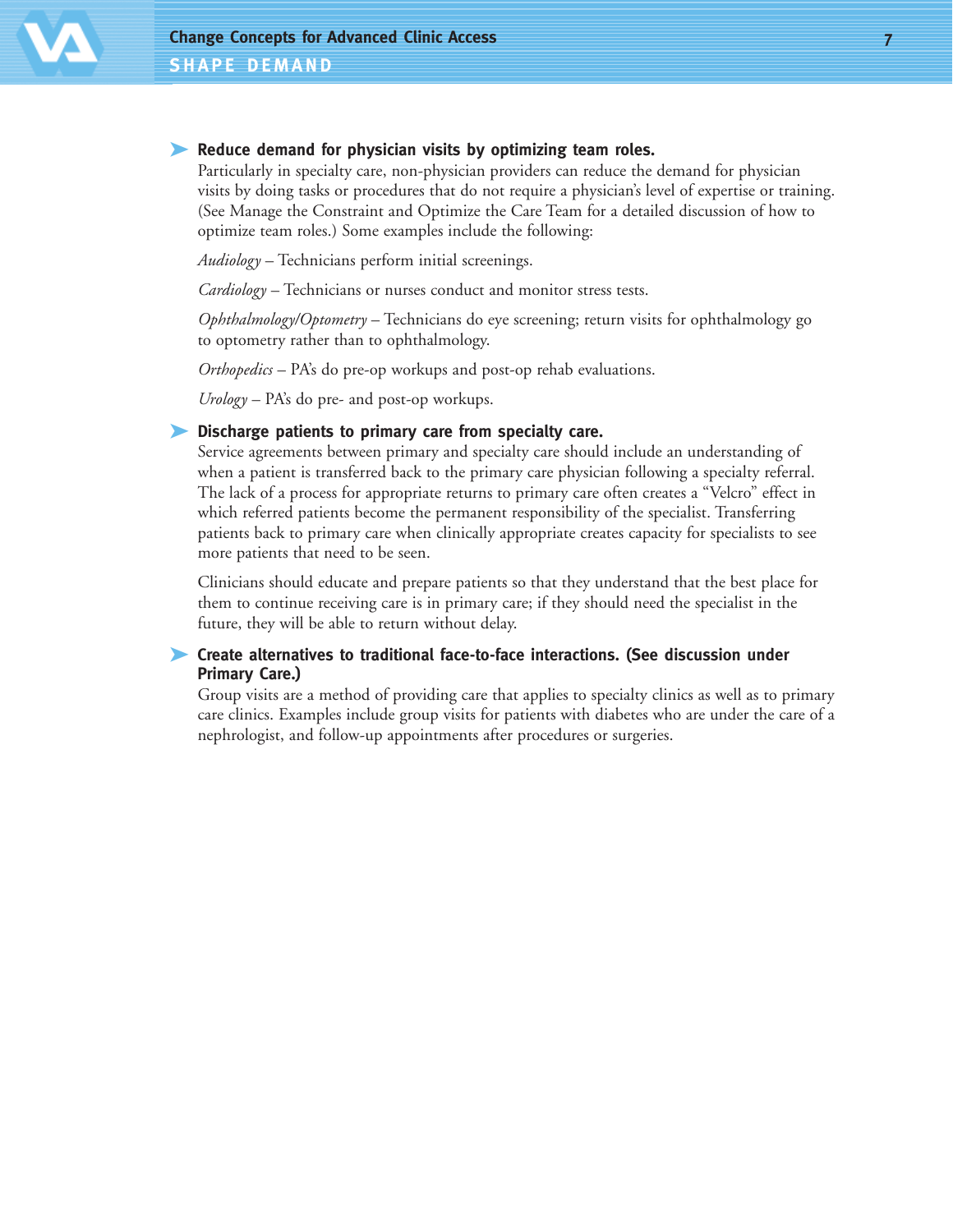

## **3. Understand Supply and Demand**

The experience of many health care organizations that have looked at supply and demand has taught us not only that demand is not really insatiable, but also that it is highly predictable. In fact, the demand for any kind of service—appointment, advice, or message to provider—can be predicted accurately based on the population, the scope of provider practice and, over time, the particular practice style of each provider. An improved access system then uses these predictions as the framework upon which to construct a rational method of responding to the needs of a population of patients with its supply for any specific service.

#### **PRIMARY CARE**

#### ➤ **Know your demand.**

The only way to really know your demand is to measure it. True demand is the total number of patient requests received on any given day from both internal (return visits generated today) and external sources (phone calls, walk-ins, deflections to urgent care, and other sources of patient requests for services such as faxes, e-mails, etc.).

#### ➤ **Know your supply.**

Supply refers to the total resources (people, equipment, offices and exam rooms) available to a clinic. When the total resources are managed well, a clinic creates openness in its schedule or space to care for patients. Patients experience this openness primarily as the availability of clinic appointments (capacity). Capacity is the total hours of clinician time devoted to appointments.

#### ➤ **Consider doing today's work today.**

Once you know your true supply and demand, you can determine a course of action. If the overall pattern of demand and supply shows a mismatch (e.g., demand exceeds supply), then steps need to be taken to bring demand and supply into equilibrium. These steps include the Key Changes discussed in the sections Shape Demand and Redesign the System to Increase Supply.

If the overall pattern of demand and supply (looking at weekly and monthly trends) shows a balance between the two, then clinics have a choice as to how to respond to (or absorb) patient demand on a daily basis. They can establish a "carve-out" system or they can "do today's work today" (Advanced Clinic Access).

A carve-out system holds some appointments each day in anticipation of same-day demand. This may help initially to meet daily demand, but because holding appointments in effect closes slots in the future (e.g., every afternoon's 3-5 PM appointments are being held for same-day requests) it actually constrains the system by reducing the number of slots available to meet today's demand. This means that with carve-out systems, some demand will still be put off into the future (patients given an appointment on another day).

An Advanced Clinic Access system, unlike a carve-out system, takes care of each day's demand on the day it is generated. In clinics with Advanced Clinic Access, the only appointments that are on the books at the beginning of each day are the return appointments that were generated by physician discretion or patient preference on a previous day. This provides maximum flexibility in the system to absorb daily demand.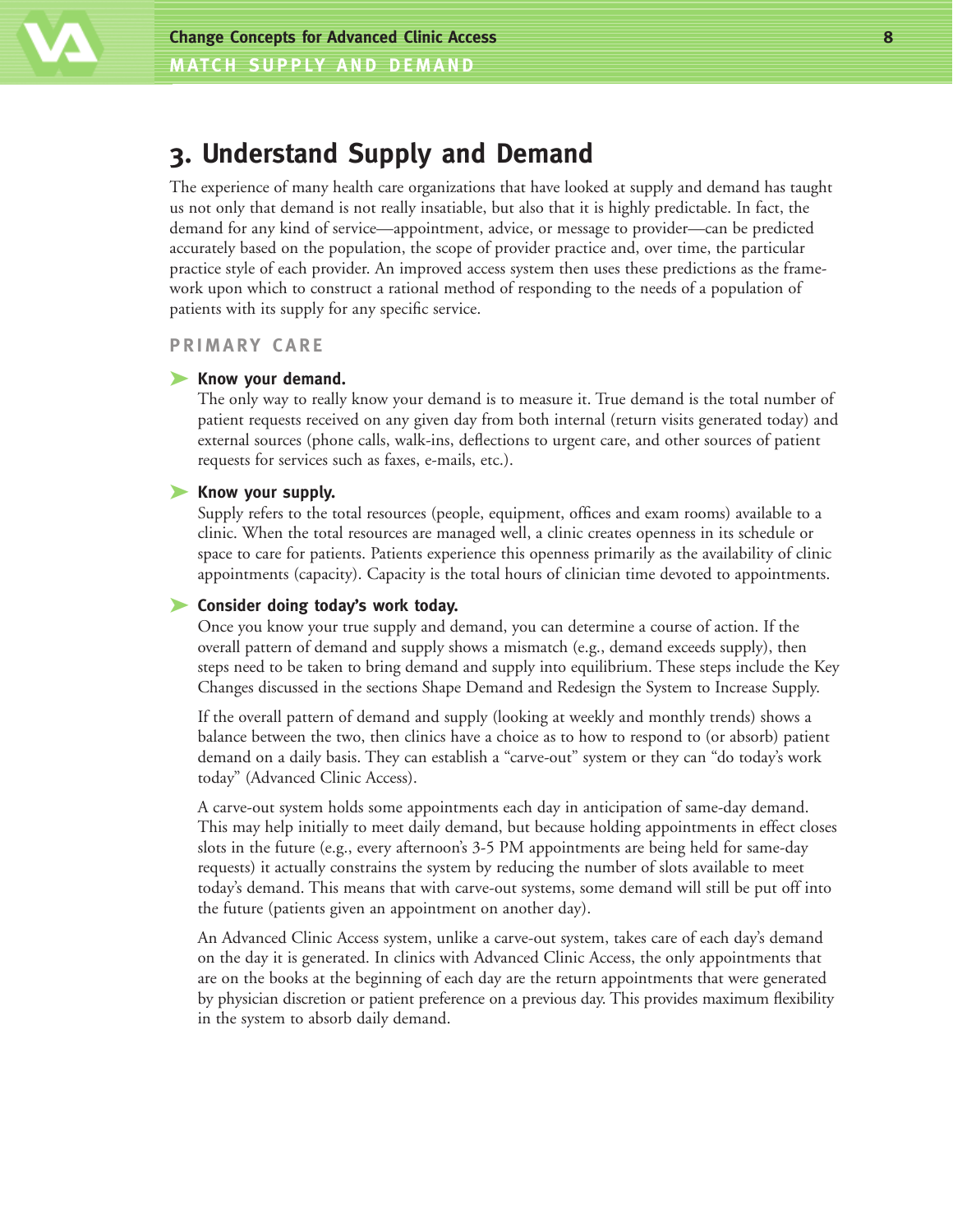

#### ➤ **Make panel size equitable, based on clinical FTE.**

Panel size is an outcome of an Advanced Clinic Access system, not a goal. The goal is good panel management: physicians caring for a population of patients. Panel size is the outcome of doing a good job of panel management, rather than an end in itself.

From the physician's perspective, equitable panel size ensures that he or she will be able to offer good care in a timely way to a reasonable number of patients. An agreed-upon panel for each primary care provider assures the physician working on improved access that the demand for services will not exceed his or her capacity to provide them.

#### **SPECIALTY CARE**

#### ➤ **Know your demand. (Same as for Primary Care)**

Some of the most common sources of demand for specialty care clinics include consultations, rebookings, walk-ins, and phone calls from other providers.

#### ➤ **Know your supply. (Same as for Primary Care)**

In specialty clinics, it is often difficult to get an overview of when all the physicians are available because specialists are more likely than primary care physicians to be in clinic only on specific days each week and may concentrate only on specific procedures and/or conditions. In this case, it is helpful to create a monthly calendar showing system-wide schedules and availability for each physician.

#### ➤ **Consider doing today's work today.**

The same principles apply to specialty care as for primary care: If demand and supply are in equilibrium, then clinics should be able to offer appointments to new referrals within a 24-hour period. However, in specialty clinics, there may be a necessary gap between the time the demand is generated (referral is made) and when the patient is seen by the specialist. This necessary gap may be due to a test or procedure that is needed prior to the appointment with the specialist, or the geographic distance between the primary care clinic and the specialty clinic. The delay can be reduced by coordinating testing and procedures with support or ancillary services and by utilizing direct booking from primary care.

#### ➤ **Establish input equity for specialty clinics.**

Because patient assignments to specialists are based on referrals, specialists do not technically manage a panel of patients in the same way that primary care providers do.

"Input equity" means that new patients are assigned to specialist providers based on (1) the current number of patients a specialist is managing, (2) his or her time in the office each week, and (3) any subspecialty expertise or skills that a particular provider may have.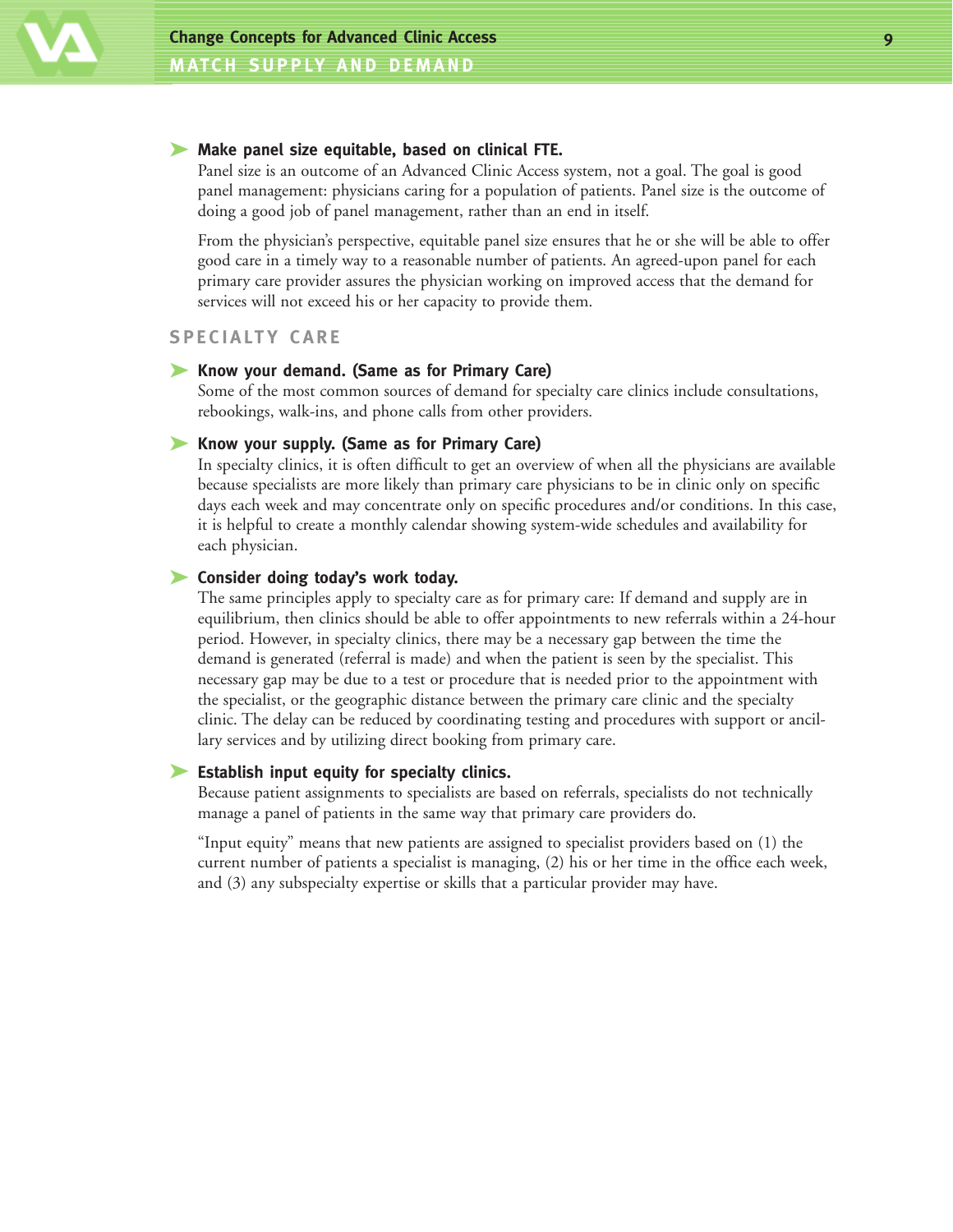

## **4. Reduce Appointment Types**

Having a lot of appointment types actually increases total delay in the system because each appointment type creates its own differential delay and queue. For example, if a physician only takes physicals on Tuesday afternoons, a patient needing a physical may have to wait several weeks until a Tuesday afternoon slot is available.

In addition, each appointment type creates it own inclusion and exclusion criteria, i.e., each appointment type requires its own criteria to determine who gets in and who doesn't. The more criteria, the more time it takes to put people in the line.

#### ➤ **Use only a small number of appointment types.**

To reduce these differential delays, some clinics utilize a carve-out system (in which some appointments are held for same-day demand) and standardize to a few appointment types—for example, urgent (same-day) vs. routine (future) and short vs. long (physical). This automatically introduces more flexibility into the scheduling system.

Advanced Clinic Access systems make no distinction between urgent and routine appointments. For primary care, the only distinctions are whether the "provider is present" or the "provider is absent" and short vs. long appointments. For specialty clinics, consider reducing appointment types to two: (1) Consults, routines and returns, and (2) Procedures (requiring special room set-up or equipment). Reducing appointment types simplifies telephone appointment triage, allows more flexibility for patients, and reduces queues.

#### ➤ **Standardize appointment lengths.**

The system that allows the most flexibility for scheduling is one that has one basic appointment length (e.g., 15 minutes or 20 minutes) that can be utilized either as a single unit or grouped together for a longer appointment as needed (e.g., two 15-minute appointments can be combined to create a 30-minute appointment for a patient with a particularly complicated reason for the office visit). In addition, times for longer appointments should not be predetermined for certain days, but should be applied as needed.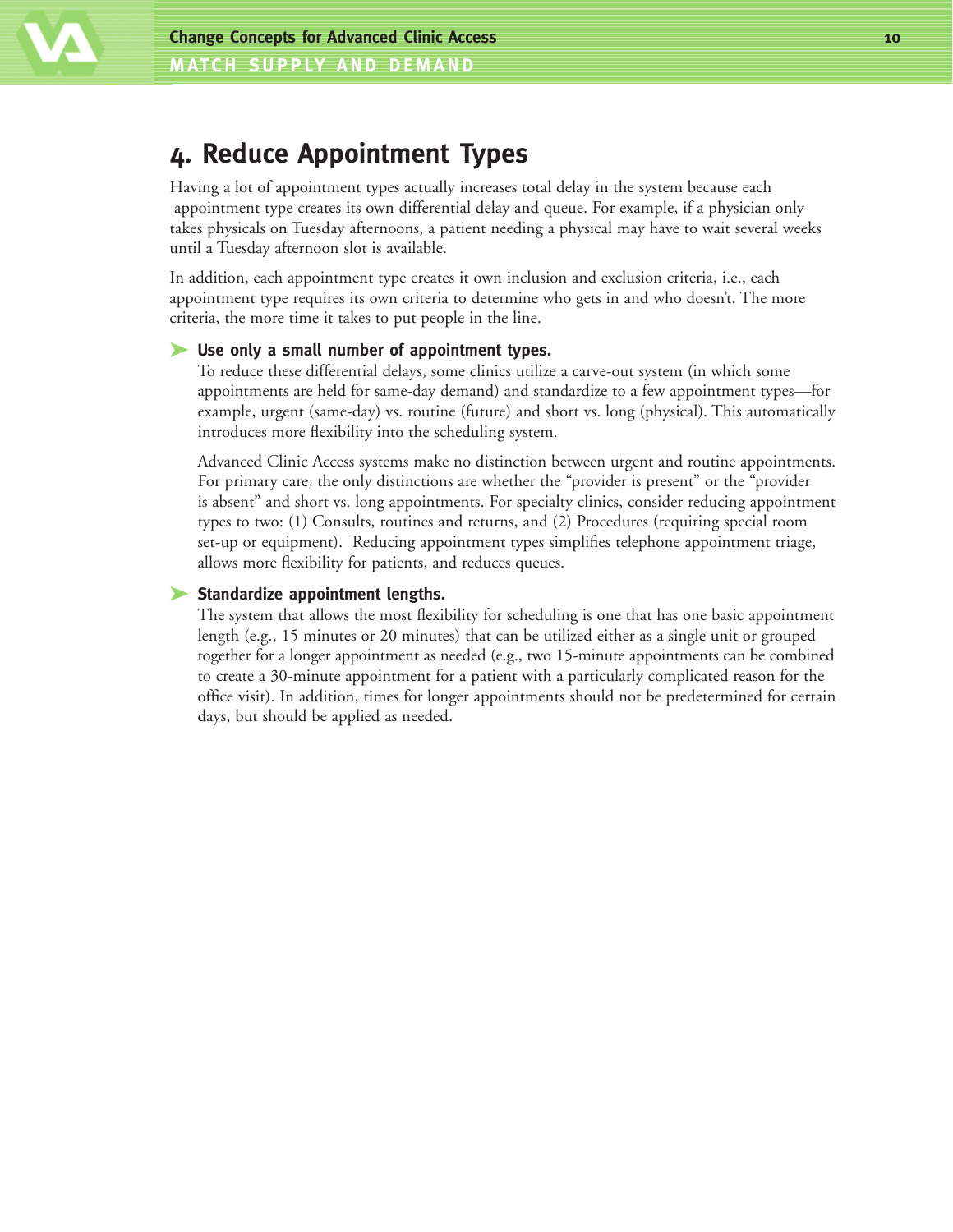

## **5. Plan for Contingencies**

Even if the supply and demand in a clinic are generally in balance, there will be times when there is a surge in demand (demand outstrips supply) that is either expected (e.g., flu season) or unexpected (e.g., a lot of walk-ins on one day). Expected and unexpected variations in supply can also occur (e.g., vacations or emergency sick leaves.) In a traditional system, patients are often made to absorb the consequences of the mismatch between supply and demand (they have to wait). For clinics with Advanced Clinic Access, contingency plans shift the variation from the demand (patient) side to the supply (provider) side.

#### ➤ **Manage demand variation proactively.**

The first step in managing variation in demand is to know the general patterns of supply and demand in the clinic. Understanding these patterns allows the clinic staff to predict and anticipate variations that may occur. See Match Supply and Demand for a discussion of how to measure and track supply and demand over time.

Once the patterns of supply and demand are known, the clinic can plan to add more capacity at certain times based on predictions. For example, every year there is an increase in demand for appointments during January and February as the cold and flu season hits. Clinics can anticipate this increase in demand and make arrangements for physicians to add appointment times to their schedules during these months. For days when supply is greater than demand, clinics have agreed-upon assignments for staff such as max-packing visits that are scheduled, team meetings, etc., so that staff time can be used productively.

#### ➤ **Develop flexible, multi-skilled staff.**

The ability of a clinic to respond to expected or unexpected surges in demand depends to a large extent on the flexibility of the staff to adjust their responsibilities during these periods. For example, some clinics have a float team that is trained to cover responsibilities throughout the clinic when needed.

#### ➤ **Anticipate unusual but expected events.**

A number of situations occur relatively infrequently, but not completely unexpectedly, such as the need for a patient to be admitted directly from the clinic to the hospital. To avoid disrupting the normal flow of clinic practice, clinics agree upon a standard protocol to follow for each event, including clear responsibilities for each staff member (e.g., clinic manager notifies ED of a probable admission as soon as a patient arrives in the clinic, etc.)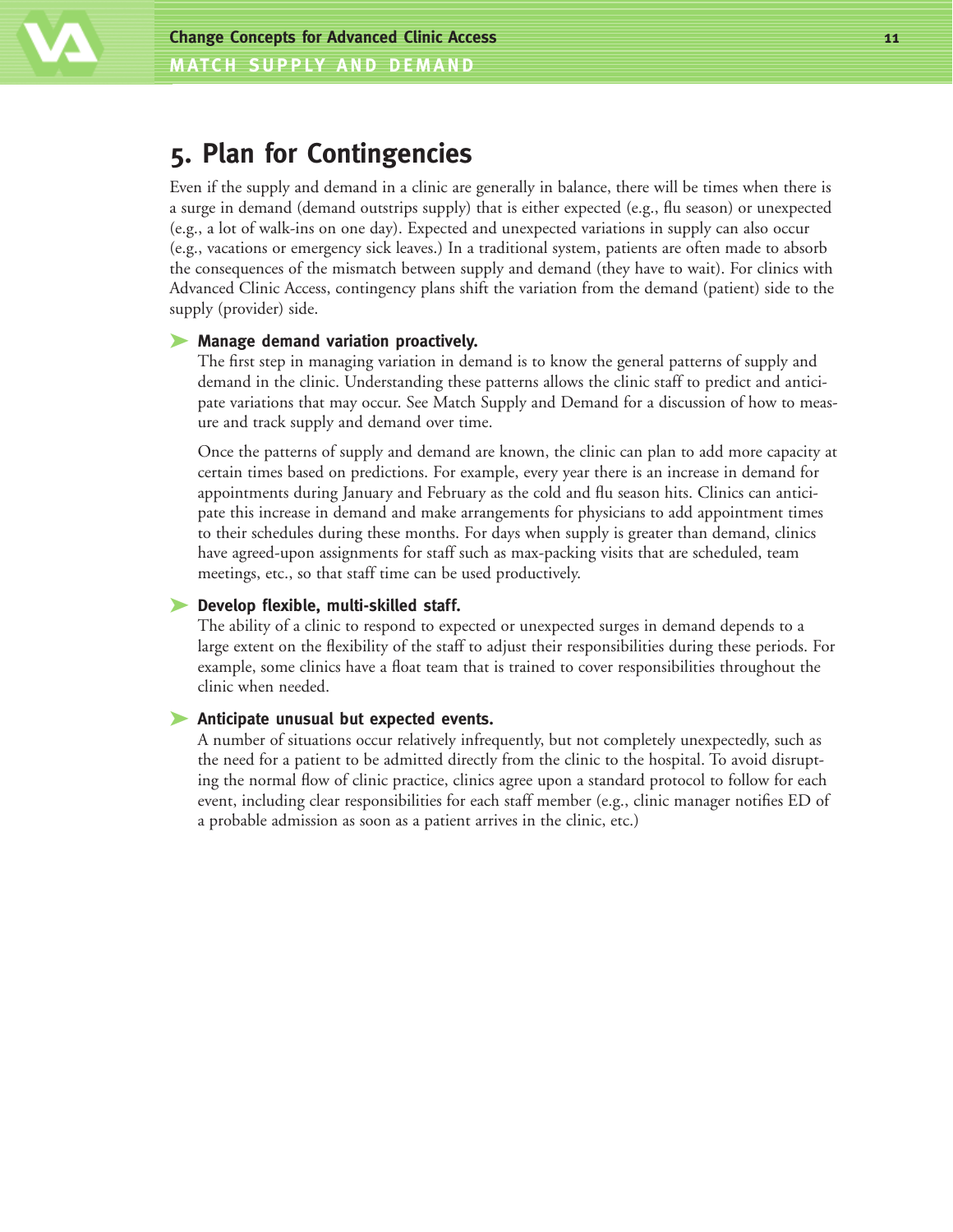

## **6. Manage the Constraint**

One characteristic of systems is that there is always a constraint on the flow. A constraint, or bottleneck, is anything that restricts the throughput of patients into and through the clinic system. This occurs when the demand for a particular resource (e.g., rooms, providers, tests) is greater than its available supply. Managing the constraint increases the flow of patients through the clinic. Steps to take in managing the constraint in the clinic include the following:

#### ➤ **Identify the constraint.**

It is often difficult to identify a constraint by evaluating the demand and the capacity for each resource because they can be masked by constraints in other parts of the system. As an alternative, look for certain signals within the system. Where is material or information in short supply? Where are the longest waiting times to use a resource? Where are patients or staff waiting? These signals will serve as aids in identifying a constraint. As noted above, we usually expect the primary provider to be the constraint in our clinics, but it may not always be so.

#### ➤ **Drive unnecessary work away from the constraint.**

Prior to redesign, there may be several constraints in the clinic. However, in any system there is a constraint that is called "the rate-limiting step," i.e., the step that determines the rate at which work passes through the system. This should be the constraint with the most valuable and scarcest resources. The rate-limiting step should never be idle, ensuring that work flows smoothly through it. The focus should be on optimizing the capacity of the rate-limiting step, not on optimizing every resource in the system.

In a clinic setting, the primary provider is often the rate-limiting step, because he or she does a number of things that uniquely add value to the system. Any work that the provider is doing that is not related specifically to his or her unique skills and expertise should be assigned to other members of the care team.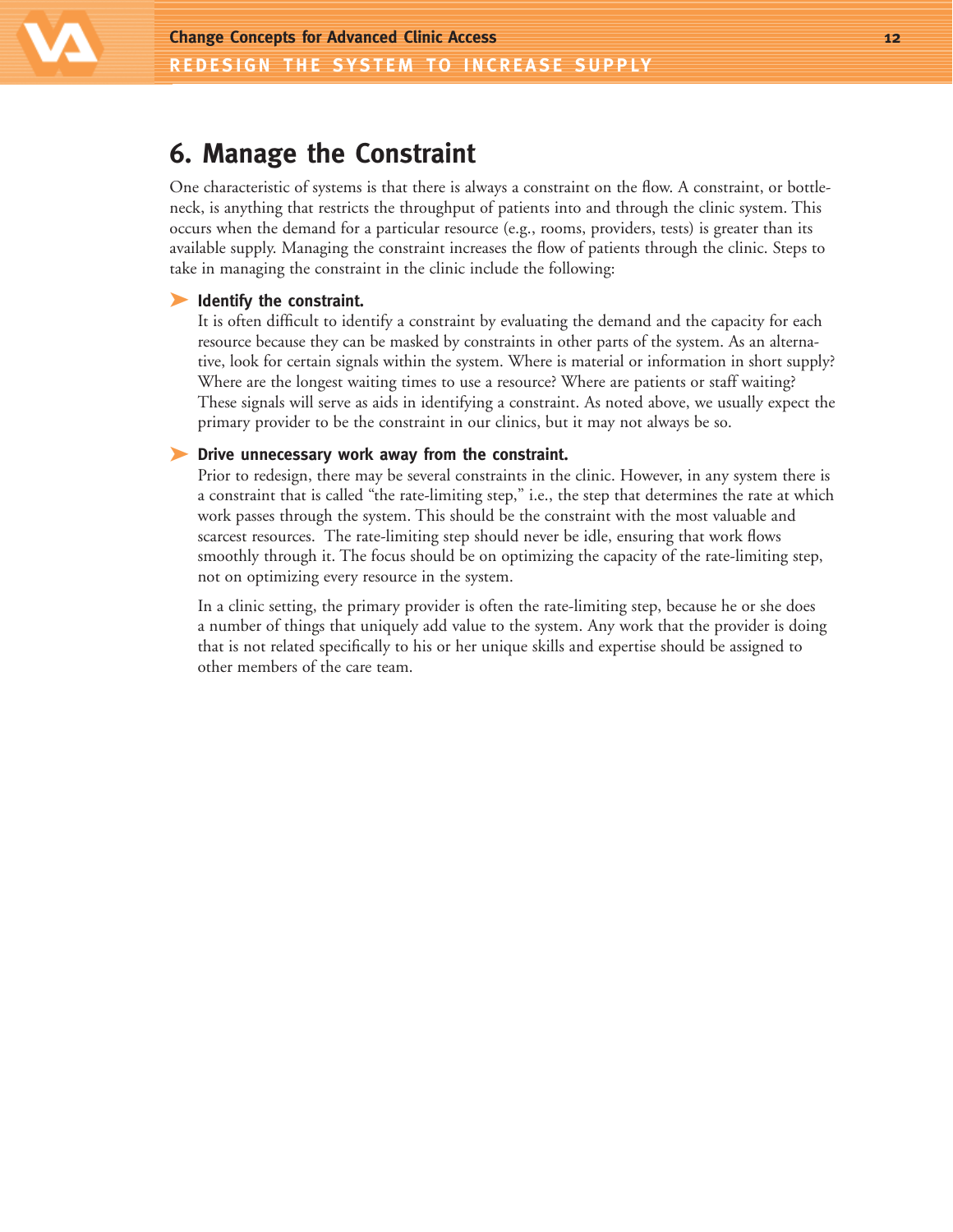

## **7. Optimize the Care Team**

The specific mix of staff (number of physicians, nurses, assistants, technicians, clerks, etc.) will vary from clinic to clinic and determines the extent and type of work that can be driven away from the physician (the constraint). Staff mix is key to maximizing the capacity of the clinic.

The care team composition of each clinic emerges from a discussion of how the clinic (and ultimately the facility) decides to balance its supply and demand. The clinic has to understand the types of services it provides, and then decide who should be involved in the work and how the work should be divided. This approach begins with demand and adjusts supply to meet the demand (within the limits of clinic resources). This is different from an approach that sets an arbitrary care team mix and then tries to fit the demand into the supply.

#### ➤ **Ensure all roles are maximized to meet patient needs.**

A key concept to use in dividing clinic responsibilities is that all staff members should work to the highest level of their expertise and ability. This applies to mid-level providers, nurses, and other staff members as well as to physicians.

#### ➤ **Use standard protocols to optimize the use of other providers.**

One way to optimize staff abilities is to establish protocols for conditions and processes that can be clearly delineated. A standard process for flu and pneumococcal vaccinations can be established so that a nurse or other appropriate provider can administer shots according to established guidelines.

#### ➤ **Separate responsibilities for phone triage, patient flow, and paper flow.**

In a traditional clinic, individual nurses and other staff members are often responsible for multiple processes, including triaging patient requests for care, the flow of patients through the office, and providing the medical record or other paper work needed for the patient visit. Clinic systems often work best when the work for each of these tasks is clearly assigned to particular individuals. In this way, there is less opportunity for delays to build up within each of these separate processes.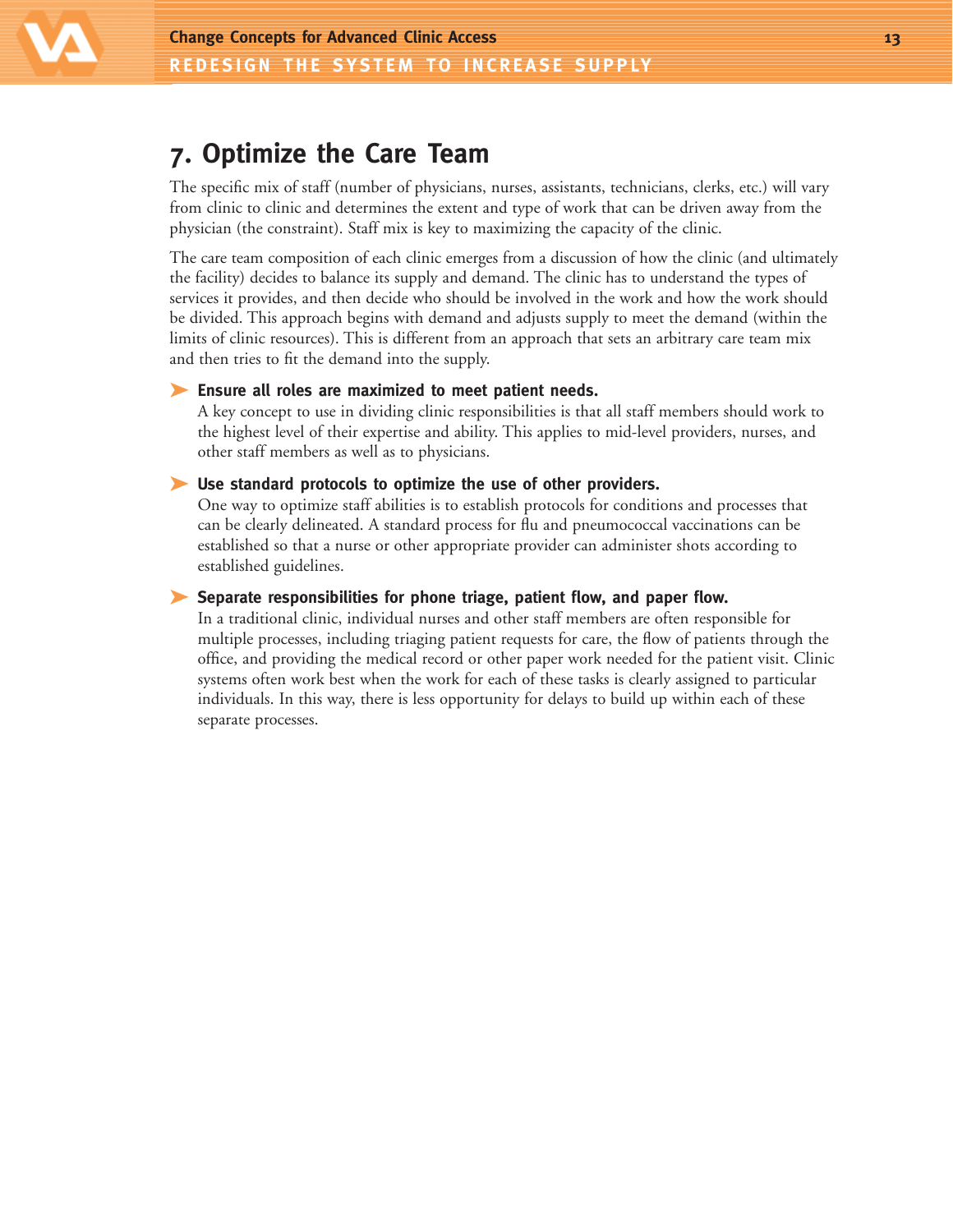

## **8. Synchronize Patient, Provider, and Information**

The production of goods and services in any system usually involves multiple stages operating at different times and different speeds. This often results in an overall process that is not well coordinated. Much time can be spent waiting for another stage to be completed. In a clinic, the major stages revolve around the presence of the patient, the provider, and the medical record, chart, and other information needed for the patient visit.

Identifying the synchronization point in the clinic process is the first step in being able to coordinate all the different stages of a patient visit. For a clinic, this is often when the physician or primary provider enters the exam room. This is the most important part of the clinic visit from the patient perspective and it is also the point where the knowledge and expertise of the physician or other provider (as a scarce resource) are best utilized. Steps to help staff synchronize clinic processes include the following:

#### ➤ **Start the first AM and PM appointment on time.**

Agree on what a specific clinic appointment time means. If the registration desk doesn't open until 8 AM, there is no way the patient can be placed in a room, have his or her history taken, and be ready to see the physician at 8 AM. If all agree that "8 AM appointment" means "physician sees patient at 8 AM," then tasks can be synchronized around that point and waiting times can be reduced.

#### ➤ **Do patient registration by phone when confirming the patient appointment**

Whenever possible obtain patient information prior to the day of an appointment. This removes work that needs to be done on the day of the appointment and allows for advance planning for special resources that might be needed to meet the patients' needs.

➤ **Check the chart to make sure it is complete, accurate, and present for the appointment.** Use a chart-check as an inspection step prior to the synchronization point (physician entering exam room) to reduce the chances that physicians (as a scarce resource) and patients (as the key customer) will be left waiting for necessary information (e.g., lab results or diagnostic tests, etc.) at the time of the visit.

#### ➤ **Use health prompts to anticipate the full potential of today's need.**

Preventive medicine guidelines are one example of prompts that can be embedded either electronically in CPRS or used manually to generate information that the care team needs on the day of the clinic visit, e.g., the prompt tells the care team that the patient may be due for a sigmoidoscopy, flu shot and pneumococcal vaccine, or a HbA1c test for diabetes.

#### ➤ **Make sure that rooming criteria include having the patient ready**

Rooming criteria check sheets help ensure that the patient is ready for the physician. Check sheets typically include such items as shoes off for a diabetes patient.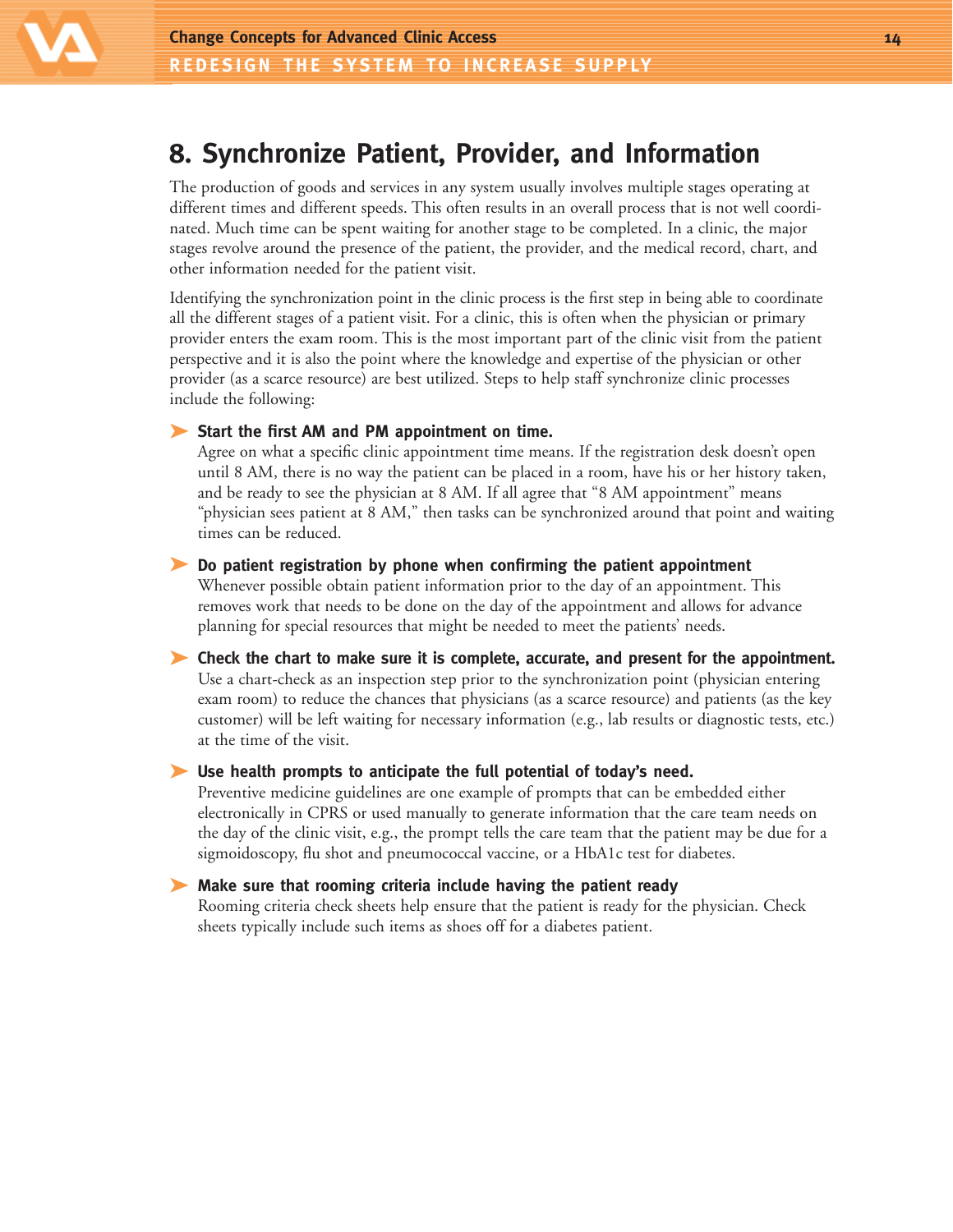

## **9. Predict and Anticipate Patient Needs at Time of Appointment**

In order to ensure that both patient needs are met and that patients flow smoothly through the clinic process, staff look ahead on the schedule to identify patient needs for a given week or day. This advance planning allows the clinic staff time to arrange for specific equipment or make arrangements for tests that may be needed either prior to or at the time of the visit.

#### ➤ **Use regular "huddles" to anticipate and plan for contingencies.**

To conduct a "huddle," the care team gets together at a pre-determined time each day to look ahead on the schedule and anticipate the needs of the patients coming that today. For example, before the physician sees the patient, he or she may need a potassium test. Instead of waiting until the patient is in the exam room with the physician, the staff can have the patient go to the lab immediately after checking in at the clinic. In the meantime, the clinic staff can adjust the schedule because they know the patient won't be using the original appointment slot, but will need a slot 30 to 45 minutes later.

#### ➤ **Communicate among the care delivery team throughout the day.**

Quick huddles as well as visual displays of information are effective ways to make adjustments in the schedule, to coordinate emerging patient needs, or to reassign staff responsibilities. For example, use a large board in the clinic workroom to note patient appointments (including special needs) each day by provider and nursing staff assignments. This gives everyone the "big picture" of what's going on in the clinic each day so that people can pitch in and help when needed.